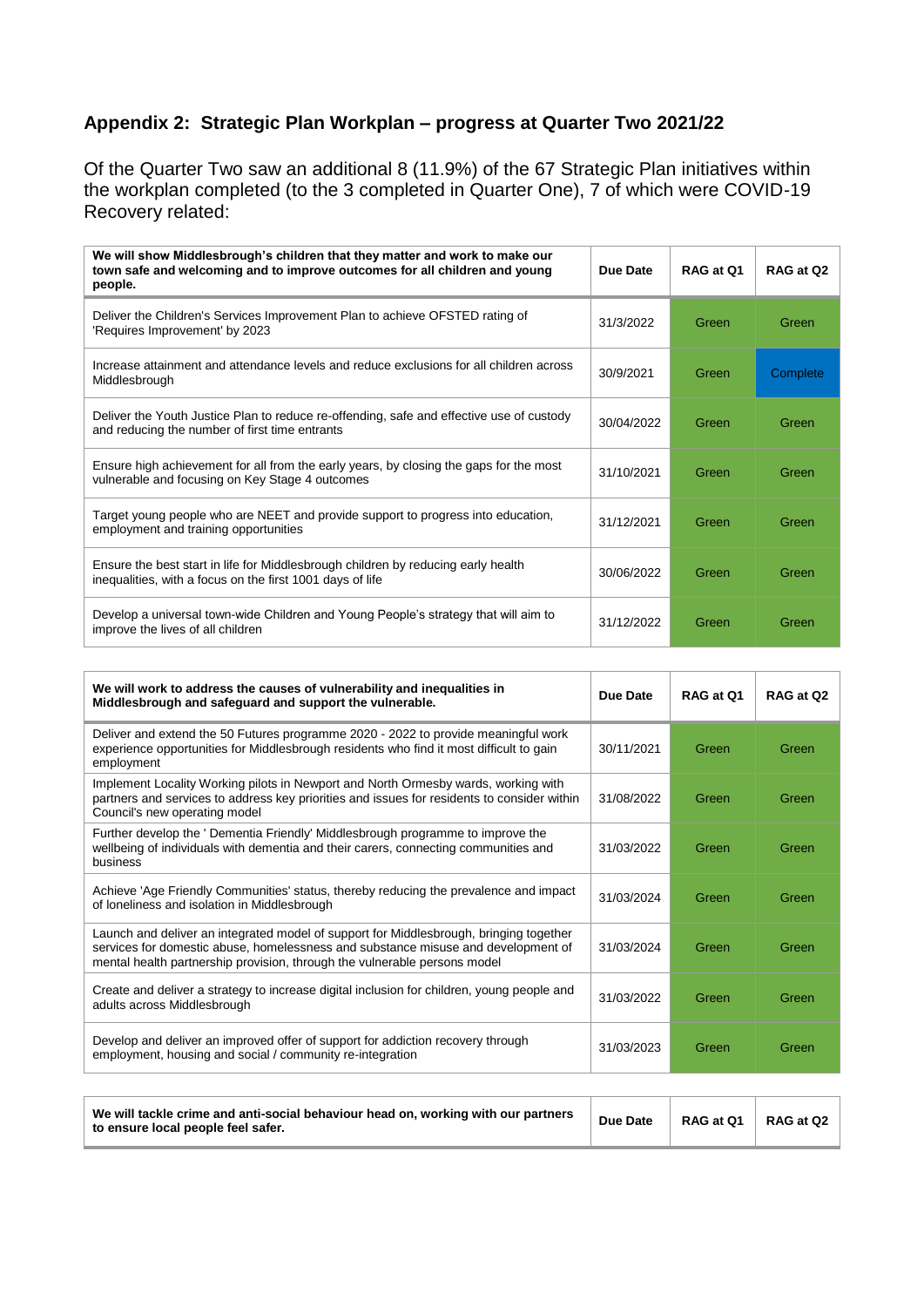| Develop and deliver the Community Safety Strategy to reduce crime and anti-social<br>behaviour across Middlesbrough                               | 31/10/2022 | Green     | Green     |
|---------------------------------------------------------------------------------------------------------------------------------------------------|------------|-----------|-----------|
| We will tackle crime and anti-social behaviour head on, working with our partners<br>to ensure local people feel safer.                           | Due Date   | RAG at Q1 | RAG at Q2 |
| Increase CCTV in public areas / Council facilities to prevent and detect crime and ASB,<br>improving public confidence in the Council             | 31/03/2023 | Green     | Green     |
| Increase Street Warden enforcement activity and provision of advice and education to<br>residents to reduce levels of environmental crime and ASB | 30/04/2022 | Green     | Green     |
| Deliver a targeted education and enforcement programme in conjunction with Police and<br>Fire Safety Partners to reduce crime and ASB.            | 31/01/2023 | Green     | Green     |

| We will ensure our town acts to tackle climate change, promoting sustainable<br>lifestyles.                                                                                                                 | Due Date   | RAG at O1 | RAG at Q2 |
|-------------------------------------------------------------------------------------------------------------------------------------------------------------------------------------------------------------|------------|-----------|-----------|
| Deliver a town-wide programme of education, increasing recycling levels in<br>Middlesbrough                                                                                                                 | 31/12/2022 | Green     | Green     |
| Deliver the Green Strategy to meet Government targets for greenhouse gas emissions<br>and make Middlesbrough more climate resilient and minimise the environmental impact<br>of Council services in future. | 31/03/2022 | Green     | Green     |
| Work with partners to identify community growing sites, providing skills development to<br>'Grow Your Own Food', contributing to Middlesbrough's bid for the Sustainable Food<br>Cities Gold Award in 2022  | 30/09/2023 | Green     | Green     |
| Work towards achievement of Tree City Status, demonstrating responsibility and<br>management of town tree stock                                                                                             | 31/03/2022 | Green     | Green     |
| Plant an additional trees 20,000 trees across the town by 2023, improving air quality                                                                                                                       | 31/03/2023 | Green     | Green     |
| Explore the potential to designate sites across the town as a local wildlife / nature<br>reserve, increasing biodiversity in Middlesbrough                                                                  | 31/03/2022 | Green     | Green     |
| Develop an Urban Farm (in conjunction with Camphill Trust) to improve the physical<br>environment and provide additional training opportunities for vulnerable residents across<br>Middlesbrough            | 31/05/2022 | Green     | Green     |

| We will ensure the recovery of local communities, businesses and the Council's<br>operations from COVID-19, taking opportunities to build back better.                                    | Due Date | RAG at Q1  | RAG at Q2 |
|-------------------------------------------------------------------------------------------------------------------------------------------------------------------------------------------|----------|------------|-----------|
| Delivery of the Council's COVID19 Recovery Plan to enable individuals, families,<br>communities and business across Middlesbrough achieve a proper level of functioning.<br>post-Pandemic | 31/08/23 | Complete   | Complete  |
|                                                                                                                                                                                           |          | <b>Red</b> | Green     |
| Ensure effective Council response to immediate issues of COVID19 impacting upon<br>individuals, families, communities and business                                                        | 31/08/23 | Complete   | Complete  |
|                                                                                                                                                                                           |          | <b>Red</b> | Green     |

| We will work closely with local communities to protect our green spaces and make<br>sure that our roads, streets and open spaces are well-designed, clean and safe. | Due Date   | RAG at 01 | RAG at Q2 |
|---------------------------------------------------------------------------------------------------------------------------------------------------------------------|------------|-----------|-----------|
| 30,000m2 of wildflower planting across Middlesbrough green spaces and land to benefit<br>local wildlife and improve the physical appearance of the town             | 31/05/21   | Complete  | Complete  |
| Implement an annual pothole maintenance programme across the town, consistently<br>improving road conditions                                                        | 31/03/2024 | Green     | Green     |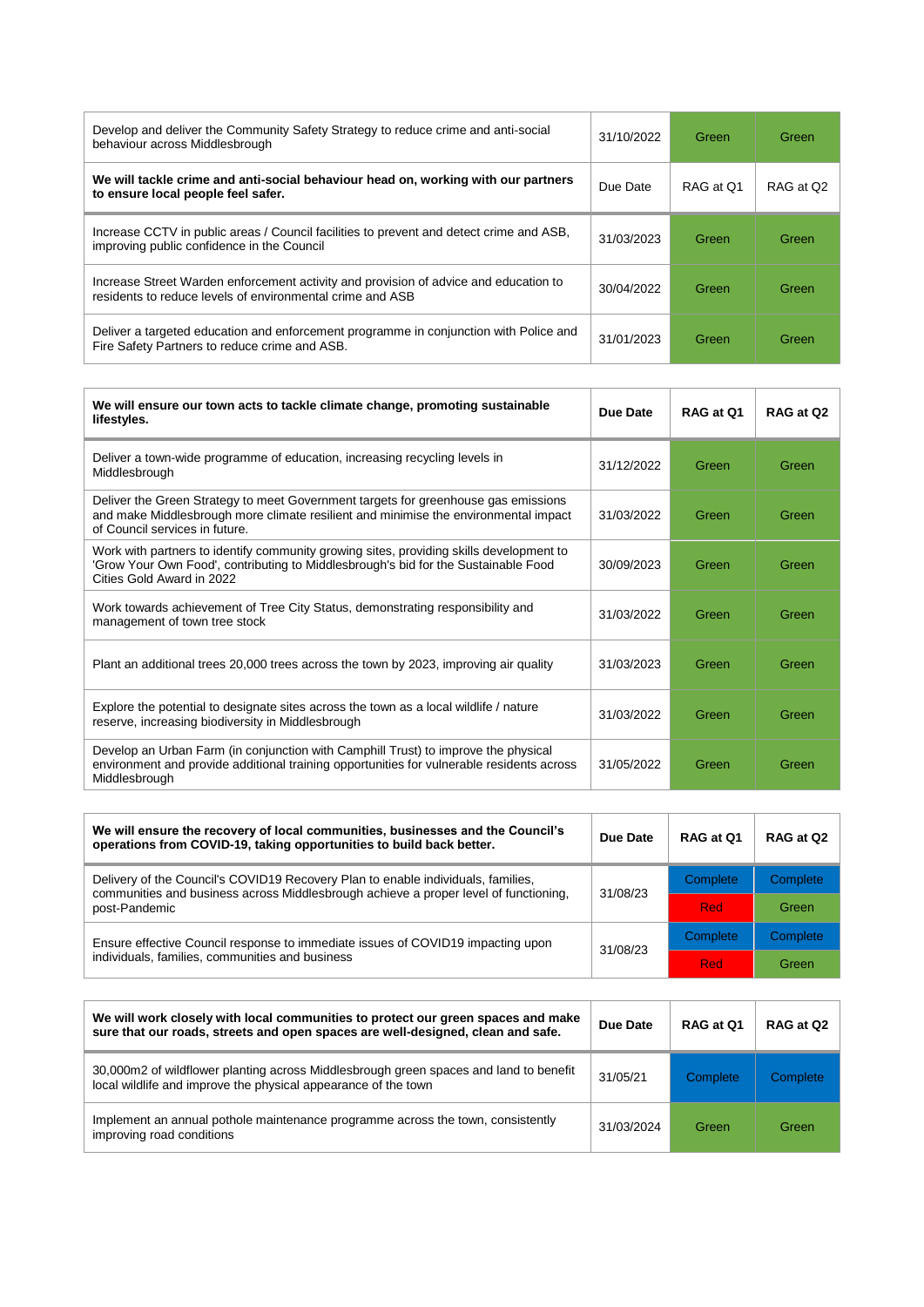| Introduction of community environmental initiatives improving local environmental<br>standards                                                                     | 30/04/2022 | Green | Green |
|--------------------------------------------------------------------------------------------------------------------------------------------------------------------|------------|-------|-------|
| Implement a community grant scheme, providing funding to improve the physical<br>environments of residential alleyways to create a useable community space / asset | 28/02/2022 | Green | Green |

<u> 1989 - Johann Stein, mars an t-Amerikaansk kommunister (</u>

| We will transform our town centre, improving accessibility, revitalising unused<br>assets, developing iconic new spaces and building more town centre homes.        | Due Date   | RAG at 01 | RAG at Q2 |
|---------------------------------------------------------------------------------------------------------------------------------------------------------------------|------------|-----------|-----------|
| Development of central Middlehaven for 60,000 sq. ft. of commercial space (Boho X),<br>400+ housing units and restoration of the Old Town Hall and Captain Cook Pub | 31/03/2024 | Green     | Green     |
| Repurposing of Captain Cook Square and House of Fraser for leisure and commercial<br>use                                                                            | 31/03/2022 | Green     | Green     |
| Commercial and residential development of west and south side Middlehaven sites                                                                                     | 31/03/2024 | Green     | Green     |
| Installation of a town-wide lighting scheme, highlighting key buildings and landmarks to<br>improve the physical appearance of the town                             | 30/11/2021 | Green     | Green     |
| Develop new homes and apartments to expand the urban living offer in the town                                                                                       | 31/03/2024 | Green     | Green     |

| We will invest in our existing cultural assets, create new spaces and events and<br>improve access to culture. | Due Date   | RAG at Q1 | RAG at Q2 |
|----------------------------------------------------------------------------------------------------------------|------------|-----------|-----------|
| Improve Teesaurus Park, re-establishing its purpose as a visitor attraction and<br>recreational facility       | 31/10/2021 | Green     | Green     |
| Create an expanded programme of festivals and events to raise the cultural profile of<br>Middlesbrough         | 31/03/2023 | Green     | Green     |

| We will ensure that we place communities at the heart of what we do, continue to<br>deliver value for money and enhance the reputation of Middlesbrough.              | Due Date   | RAG at 01 | RAG at Q2 |
|-----------------------------------------------------------------------------------------------------------------------------------------------------------------------|------------|-----------|-----------|
| Encourage community participation in the development of Council plans and initiatives,<br>increasing community cohesion and resilience                                | 30/09/2021 | Green     | Red       |
| To secure additional funding and improve the condition of the Council's operational<br>estate and highways infrastructure                                             | 31/12/2022 | Green     | Green     |
| Evolve corporate website into a 'digital platform', increasing online transactions where<br>appropriate, and making the site more personalised and even easier to use | 30/11/2022 | Green     | Green     |
| Develop new Middlesbrough Council headquarters                                                                                                                        | 31/07/2022 | Green     | Green     |
| Deliver a ward-based cash collection strategy, supporting vulnerable groups with<br>payment solutions to improve Council Tax collection levels                        | 31/01/2022 | Green     | Green     |
| Stimulate investment in our local economy through procurement opportunities and the<br>promotion of our buy local initiative                                          | 31/03/2022 | Green     | Green     |
| Provision of a new resident-led community facility at Southlands and Nunthorpe                                                                                        | 30/11/2022 | Green     | Green     |